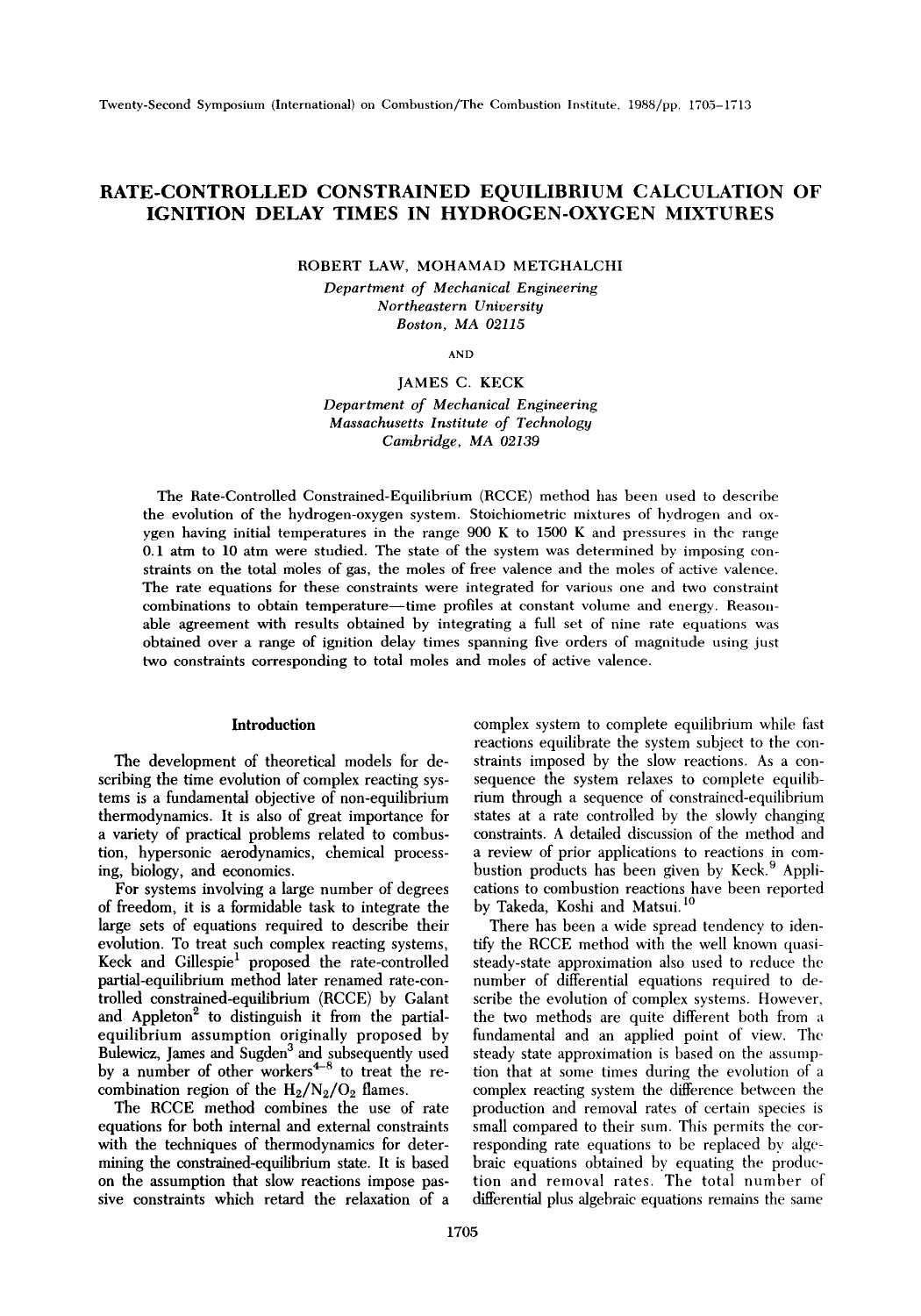and the solution depends explicitly on the rate constants for all the reactions included in the model of the system. The RCCE method on the other hand is based directly on the Second Law of thermodynamics and it is assumed that the system evolves through a sequence of constrained-equilibrium states obtained by maximizing the entropy subject to a set of constraints imposed on the system by certain classes of slow reactions. No assumption of a quasisteady-state in the usual sense is made or implied. The total number of differential plus algebraic equations required to describe the evolution of the system is reduced to the total number of constraints used and the solution depends only on the rate constants for those reactions which change the value of a constraint. It can also be shown<sup>9</sup> that the entropy production for a system evolving through a sequence of constrained-equilibrium states is non negative. No corresponding proof for a system to which the quasi-steady state approximation has been applied is known to the authors and in fact it appears that for such systems the entropy production may become negative during the approach to equilibrium in violation of the Second Law,

The purpose of this investigation was to explore the application of the method to combustion processes. The oxidation of hydrogen at constant volume was chosen for initial studies because its kinetics are simple and well documented. Calculations of temperature, pressure and species concentrations were first made using a full set of eight rate equations for the eight species H, HO, HO<sub>2</sub>, H<sub>2</sub>, H<sub>2</sub>O,  $H_2O_2$ , O, and  $O_2$ . Identical calculations were then made using the RCCE method. Both the low and high pressure regions were included in the investigation. Comparison of the results showed that reasonable agreement for ignition delay times could be achieved over a range of several orders of magnitude using only two rate equations for constraints on (1) total moles of gas and (2) active valence. Considering the relatively small number of species involved, this is a significant reduction in the number of rate equations needed to describe the system. In addition the results give considerable insight into the important mechanisms controlling hydrogen oxidation and the optimum method of choosing the constraints.

### **Rate-Controlled Constrained Equilibrium Method**

The constraints imposed on the closed reacting system as a result of slow reactions are assumed to be of the form:

$$
C_i = \sum_{j}^{m} a_{ij} X_j, \quad i = 1, 2, \ldots n + r \qquad (1)
$$

where the coefficients  $a_{ij}$  are determined by the na-

ture of the constraint,  $X_i$  is the number of moles of species *j* in the system, *m* is the number of different species,  $n$  is the number of elements in the system, and  $r$  is the number of constraints in addition to those associated with the elements. For given values of the constraints  $C_i$ , the constrained equilibrium composition of system may be obtained either by the method of equilibrium constants or by minimizing the Gibbs free energy of the system.

The rate equation which determines the changes in the constraints may be obtained by differentiating Eq. (1). This gives

$$
\dot{C}_i = \sum_j^{m} a_{ij} \dot{X}_j, \quad i = 1, 2, \ldots n + r \qquad (2)
$$

from which  $X_j$  may be eliminated using the rate equations for the species

$$
\dot{X}_j = V \sum_k \; (v_{jk} - v_{jk}^+) (\omega_k^+ - \omega_k^-),
$$
  

$$
j = 1, 2, \ldots m \quad (3)
$$

where V is the volume of the system,  $\nu_{jk}^-$  and  $\nu_{jk}^+$ are the corresponding stoichiometric coefficients for the species, and  $\omega_k^+$  and  $\omega_k^-$  are the forward and reverse rate of reaction  $\omega_k$ . This gives

$$
\dot{C}_i = \sum_k b_{ik}(\omega_k^+ - \omega_k^-), \quad i = 1, 2 \dots n + r \quad (4)
$$

where

$$
b_{ik} = \sum_{j}^{m} a_{ij}(\omega_{jk} - \omega_{jk}), \quad i = 1, 2 \ldots n + r \quad (5)
$$

is the change of constraint  $i$  in reaction  $k$ .

For a closed system with no nuclear or ionization reactions, the elements are conserved in all reactions and Eq. (5) gives

$$
b_{ik} = 0, \quad i = 1, 2 \ldots n \tag{6}
$$

Using Eq.  $(6)$ , the first *n* equation of the set Eq. (4) can be integrated to give

$$
C_i(t) = C_i(0), \quad i = 1, 2, \ldots n \tag{7}
$$

The remaining equations can be integrated numerically in stepwise fashion using a standard integra- $\frac{1}{2}$  is the points there is  $\frac{1}{2}$  and any available algorithm such as  $\text{CNSEQL}^{12}$  or  $\text{STANJAN}^{13}$  for determining the constrained equilibrium composition. This is the method used in the present and prior work. An alternative procedure which is currently being implemented is to use a differentialalgebraic equation solver such as  $DASSL<sup>14</sup>$  to integrate the combined set of differential rate-equations for the constraints and algebraic equations for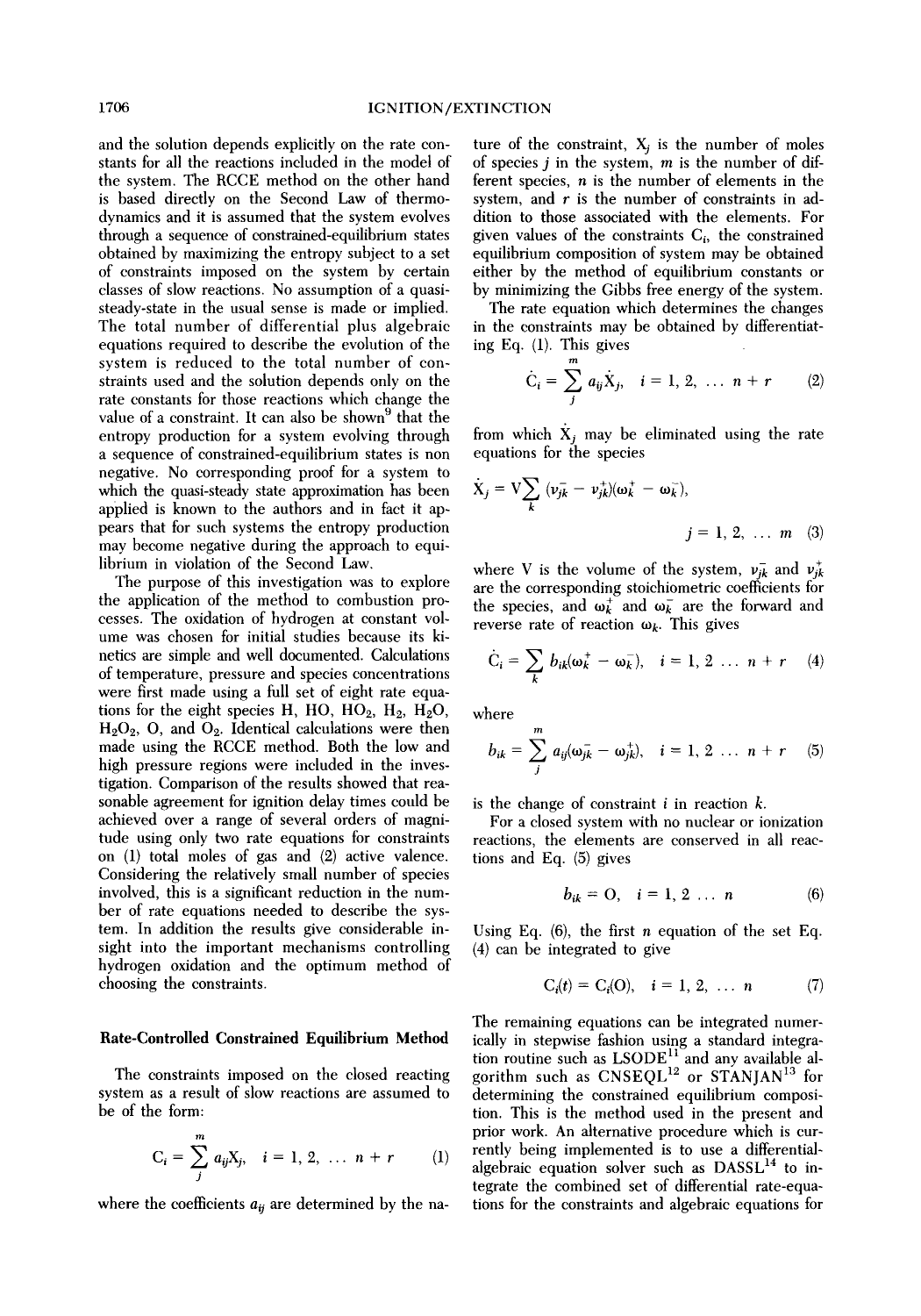the constrained-equilibrium composition. It is anticipated that this latter procedure will be very much more efficient than the former, particularly for systems of modest size.

An important question which arises in connection with the use of the RCCE method is how to choose the constraints. This question cannot be fully answered at the present time but some choices are fairly obvious. In general these are associated with known classes of slow reactions. A few examples are: 1) total moles of gas, 2) moles of free electrons, 3) moles of fixed nitrogen, 4) moles of CO, and 5) moles of free or active valence. Clearly, experience and a knowledge of the kinetics of the system are valuable but trial and error can also be used, If the addition of a new constraint to an existing set produces no significant effect on the evolution of the system it may be discarded at least temporarily. On the other hand if it does produce an effect it would seem logical to retain it.

#### **Application to the H-O System**

A major objective of the present work was to explore the above question and gain experience in the application of the RCCE method to combustion systems. For this purpose we have chosen the H-O system because its kinetics are well known and the corresponding set of rate equations can be easily integrated to obtain exact results with which the approximate results obtained from the RCCE method can be compared. It was not expected that the RCCE method applied to such a simple system would provide any advantages over the technique of integrating a full set of rate equations, but it was hoped that the investigation would provide information useful for extending the method to the verv much more complex C-H-O system.

The comparisons were carried out for a system of constant volume and energy, made up of the eight species H, HO, HO<sub>2</sub>, H<sub>2</sub>, H<sub>2</sub>O, H<sub>2</sub>O<sub>2</sub>, O and O<sub>2</sub>. The full set of 17 reactions included in the detailed model are listed in Table I along with their standard reaction enthalpies  $\Delta H^{\circ}_{300}$  and the parameters A,  $n$  and  $E_a$  for calculating their exothermic rate constants in the form

$$
k^{+} = A T^{n} \exp(-E_{a}/RT)
$$
 (8)

where T is the temperature and R is the molar gas constant. The values of  $\Delta H_{300}^{\circ}$  were obtained from the JANAF tables<sup>15</sup> and the values of A, n and  $E_a$ were taken from the compilation of Pitz and Westbrook. 16 The reverse endothermie rate constants were calculated using the rate quotient law

$$
k_k^+ / k_k^- = \mathbf{K}_c \tag{9}
$$

where the equilibrium constant  $K_c$  based on concentration was computed from data in the JANAF tables. This insured that the system relaxed to the correct stable equilibrium state.

| TABLE I                                                                                      |  |  |  |  |  |  |  |  |
|----------------------------------------------------------------------------------------------|--|--|--|--|--|--|--|--|
| Hydrogen-Oxygen reaction mechanism and rate data <sup>16</sup> in $cm3$ mole sec Keal units, |  |  |  |  |  |  |  |  |
| $k^+ = A T^* \exp(-E_z/RT)$                                                                  |  |  |  |  |  |  |  |  |

| Reaction                                                     | $\Delta H_{300}^{\circ}$ | Log A | $\boldsymbol{n}$ | $E_a$   | M        | FV       | AV       |
|--------------------------------------------------------------|--------------------------|-------|------------------|---------|----------|----------|----------|
| 1. H + $O_2$ + M = H $O_2$ + M                               | $-47.10$                 | 15.22 | $\Omega$         | $-1.00$ | $-1$     | $\Omega$ | $-1$     |
| 2. OH + OH + $M = H2O2 + M$                                  | $-51.39$                 | 14.96 | $\theta$         | $-5.07$ | $-1$     | $-2$     | $-2$     |
| 3. $H + O + M = OH + M$                                      | $-102.23$                | 16.00 | $\theta$         | 0.00    | $-1$     | $-2$     | $-2$     |
| 4. $H + H + M = H_2 + M$                                     | $-104.20$                | 15.48 | $\bf{0}$         | 0.00    | $-1$     | $-2$     | $-2$     |
| 5. $O + O + M = O_2 + M$                                     | $-119.12$                | 15.67 | $-0.28$          | 0.00    | $-1$     | $-4$     | $-4$     |
| 6. H + OH + M = $H_2O + M$                                   | $-119.33$                | 23.15 | $-2$             | 0.00    | $-1$     | $-2$     | $-2$     |
| 7. $O + OH = H + O_2$                                        | $-16.89$                 | 13.12 | $\theta$         | 0.68    | $\bf{0}$ | $-2$     | $-2$     |
| 8. $HO_2 + HO_2 = H_2O_2 + O_2$                              | $-42.53$                 | 13.00 | $\theta$         | 1.00    | $\theta$ | $-2$     | $\theta$ |
| 9. HO <sub>2</sub> + O = OH + O <sub>2</sub>                 | $-55.13$                 | 13.70 | $\theta$         | 1.00    | $\theta$ | $-2$     | $-1$     |
| 10. HO <sub>2</sub> + H = H <sub>2</sub> + O <sub>2</sub>    | $-57.10$                 | 13.40 | $\bf{0}$         | 0.70    | $\theta$ | $-2$     | $-1$     |
| 11. HO <sub>2</sub> + OH = H <sub>2</sub> O + O <sub>2</sub> | $-72.23$                 | 13.70 | $\Omega$         | 1.00    | $\bf{0}$ | $-2$     | $-1$     |
| 12. $H + OH = O + H2$                                        | $-1.97$                  | 9.92  | 1                | 6.95    | $\theta$ | $\theta$ | $\theta$ |
| 13. $H_2O_2 + H = HO_2 + H_2$                                | $-14.57$                 | 12.23 | $\Omega$         | 3.75    | $\theta$ | $\theta$ | $^{-1}$  |
| 14. $H_2 + OH = H + H_2O$                                    | $-15.13$                 | 13.34 | 0                | 5.15    | 0        | $\theta$ | $\theta$ |
| 15. OH + OH = $O + H2O$                                      | $-17.10$                 | 12.50 | $\theta$         | 1.10    | $\theta$ | $\Omega$ | $\theta$ |
| 16. $H_2O_2 + OH = HO_2 + H_2O$                              | $-29.70$                 | 13.00 | $\Omega$         | 1.80    | 0        | $\theta$ | $-1$     |
| 17. $HO_2 + H = OH + OH$                                     | $-38.24$                 | 14.40 | 0                | 1.90    | $\theta$ | $\bf{0}$ | 1        |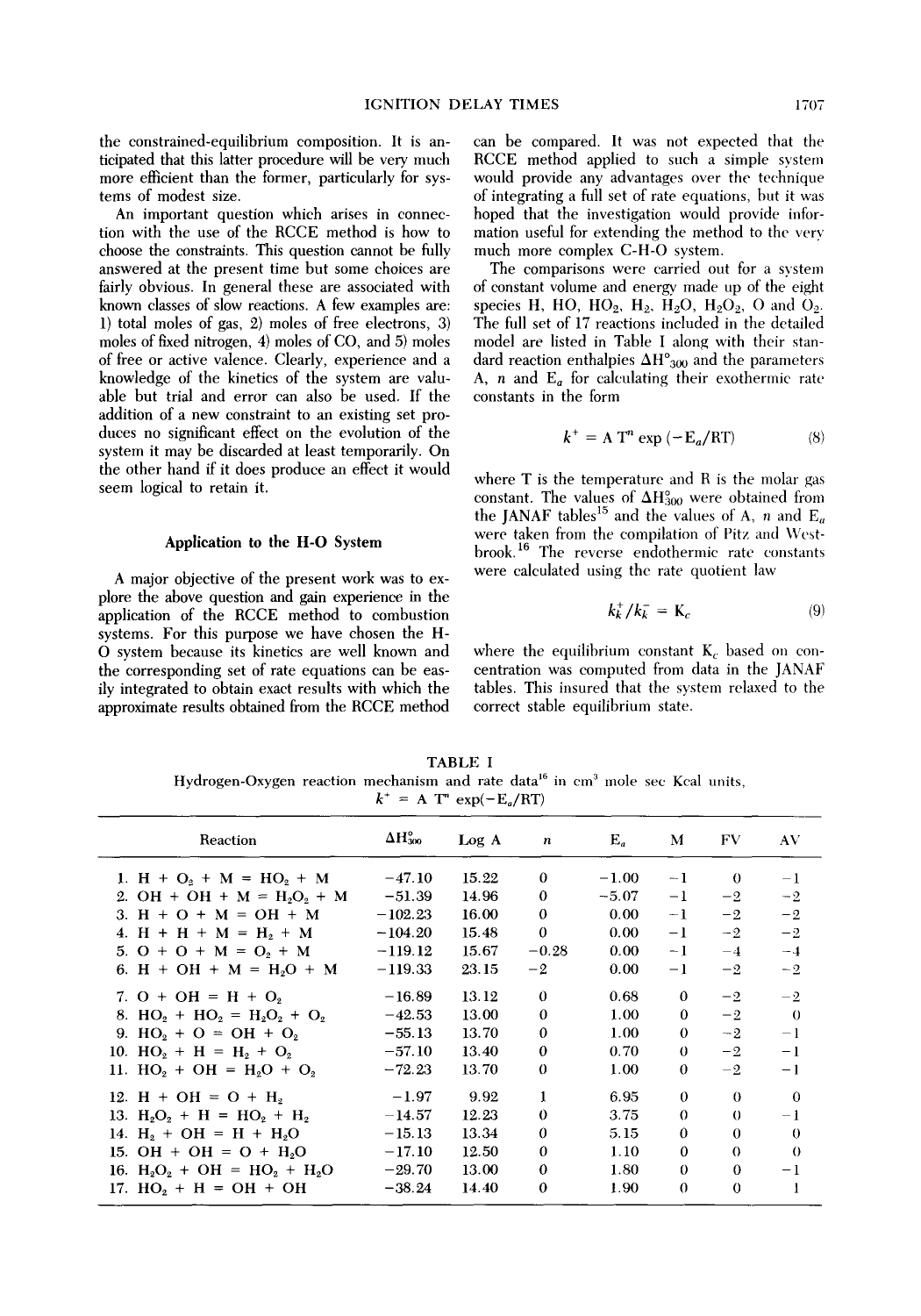## *Detailed Kinetic Model:*

The detailed calculations were carried out for stoichiometric mixtures of 2 moles  $H_2$  and 1 mole of O<sub>2</sub> at initial temperatures  $T_i = 900$ , 1100 and 1500 K and initial pressure  $p_i$  in the range 0.01 to 1000 atm. The eight rate-equations for the listed species were integrated in conjunction with the equation for the temperature using the LSODE  $r$ outine.<sup> $11$ </sup>

Typical results for low and high pressure regimes are presented in Figs. 1 and 2 which show the temperature and species mole fractions as a function of time. It can be seen that there is an initial delay interval  $\tau$  during which the product mole fractions rise from zero to values of order  $10^{-2}$  but the temperature rise is negligible. This is followed by a relatively short interval during which the temperature and species concentrations adjust to their final equilibrium values. It can also be seen that in the low pressure case, the dominant radical in the ignition delay interval is H while in the high pressure case it is  $HO<sub>2</sub>$ . All the above results are in good agreement with prior work.<sup>17</sup>

#### *RCCE Calculations:*

RCCE calculations were carried out for  $T<sub>i</sub> = 900$ . 1100 and 1500 K and  $p_i = 0.1$ , 1.0 and 10 atm. The constraints used were the total moles:

$$
M = H + HO + HO2 + H2
$$
  
+ H<sub>2</sub>O + H<sub>2</sub>O<sub>2</sub> + O + O<sub>2</sub> (10)

the free valence:

$$
FV = H + HO + HO2 + 20 \qquad (11)
$$

and the active valence

$$
AV = H + HO + 20 \qquad (12)
$$

The coefficients  $b_{ik}$  appearing in the rate Eqs. 4 for these constraints are given in the last three columns of Table I. One and two constraint cases were investigated, The rate equations were integrated using LSODE and the same rate constants employed for the detailed calculations. No energy



FIG. 1. Temperature and species mole fractions as a function of time for the detailed model at an initial temperature and pressure of 1500 K and 1.0 atm.



FIG. 2. Temperature and species mole fraction as a function of time for the *detailed* model at an initial temperature and pressure of 900 K and 10 atm.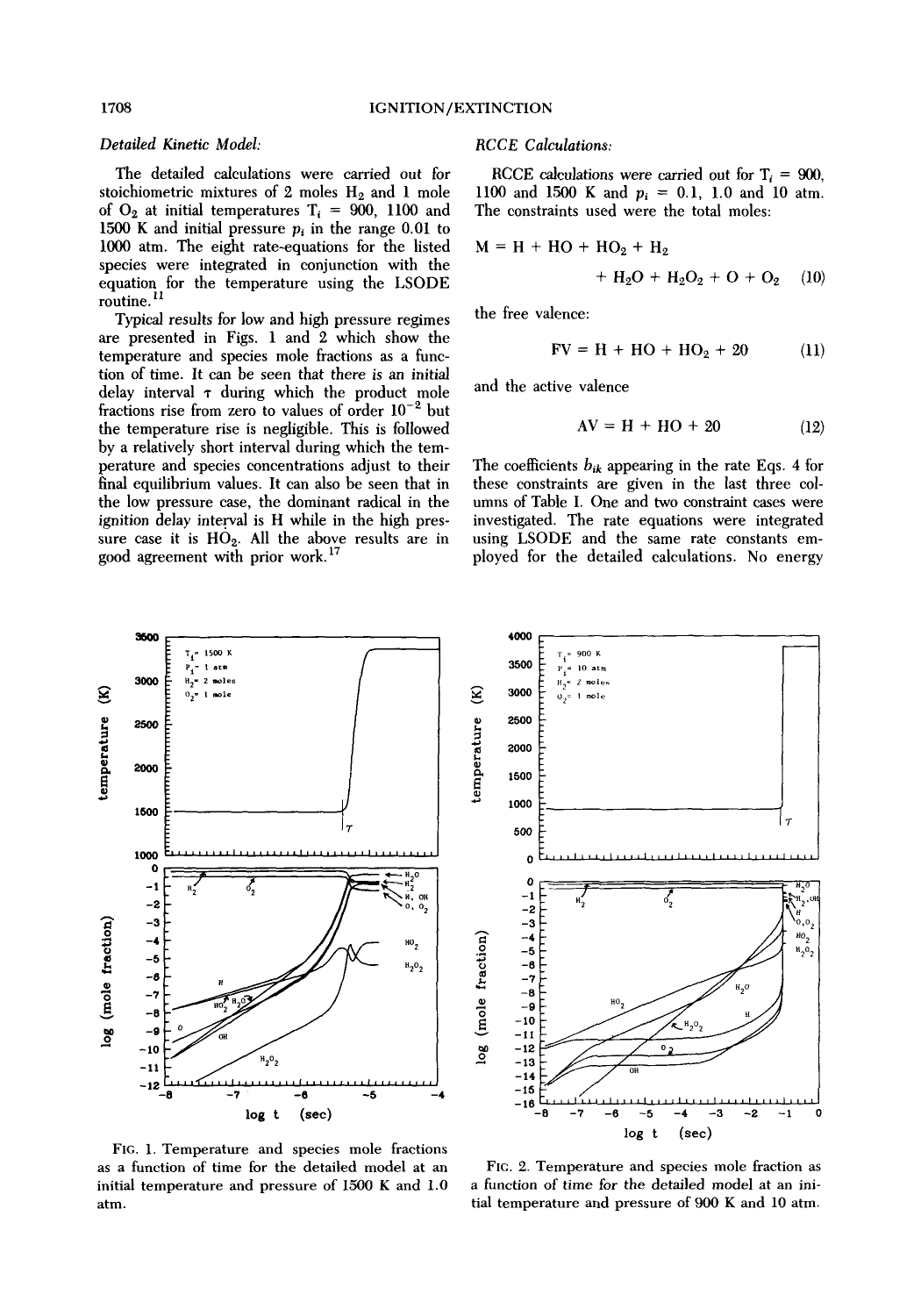equation is required for these calculations because .~50o the temperature is calculated by the CNSEQL code used to determine the constrained-equilibrium composition at each time step. Integration times for the one and two constraint cases were respectively 2 and 4 times those required for the detailed cal-<br>culations so the present algorithm offers no time<br>advantage for a system as simple as the H-O sys-<br>tem. However as previously mentioned it should<br>the nossible to improve culations so the present algorithm offers no time advantage for a system as simple as the H-O system. However as previously mentioned it should be possible to improve this situation.

Typical results for the one constraint calculations are presented in Fig. 3 which shows the temperature-time curves for both low and high pressure regimes. The curve labeled M refers to the total moles constraint. The free valence FV and active valence AV curves are identical to the accuracy with  $4000$ which they can be plotted. The curve labeled FS is the result of integrating the full set of 9 equations in the detailed model. As might be expected no single constraint is sufficient to reproduce the  $\mathcal{E}$ detail calculations with any degree of accuracy al-<br>though the M constraint shows some qualitative<br>similarity. All the curves relax to the correct equi-<br>librium state but the initial states are incorrect. though the M constraint shows some qualitative  $\frac{1}{2}$  similarity. All the curves relax to the correct equilibrium state but the initial states are incorrect.



*FIG.* 3. Temperature-time *curves* for *one con*straint calculations for the same condition as Figs. 1 and 2.  $M =$  total moles,  $FV =$  moles free valence,  $AV =$  moles active valence, and  $FS = full$ set of rate equations.



FIG. 4. Temperature-time curves for the two constraint combinations  $M + FV$  and  $M + AV$  and the same conditions as Fig. 4.



FIG. 5. Comparison of temperature vs binary-scaled time curves for  $M + AV$  and FS calculations at  $T_i$  $= 1500$  K and  $p_i = 0.01, 0.1, 1.0$  and 10 atm.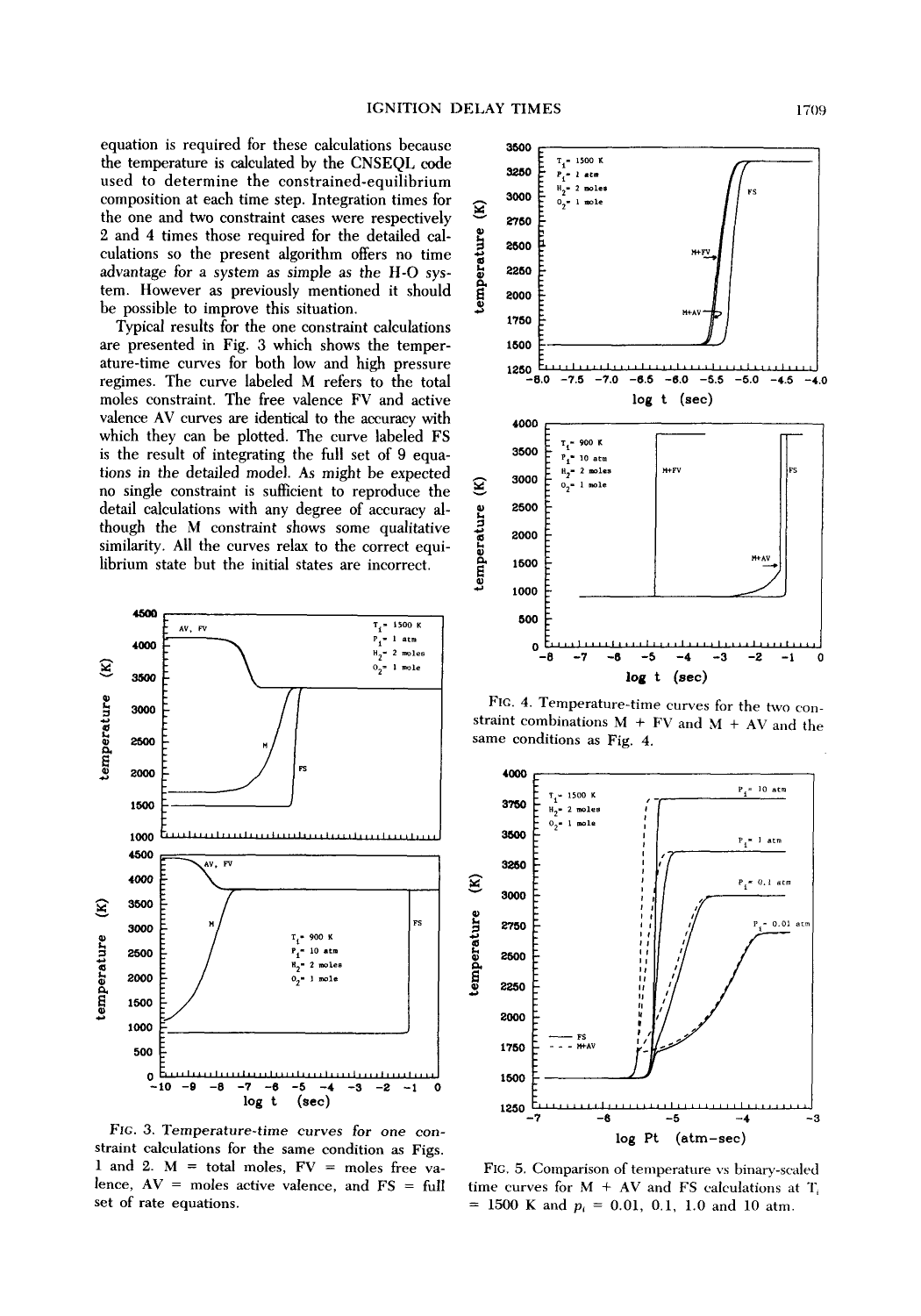

FIG. 6. Comparison of temperature-time curves for M + AV and FS calculations at  $T_i = 1500$  K and  $p_i = 0.1$ , 1.0 and 10 atm.

The requirement that the initial state be correctly reproduced is an important condition which may be used in the selection of the constraint. This requirement is satisfied by the two constraint calculations examples of which are shown in Fig. 4. It can be seen that for the  $p_i = 1.0$  atm. case the combinations  $M + FV$  and  $M + AV$  give similar results which reproduce the shape of the detailed temperature-time curve FS quite well. The ignition delay times are a bit too short however. In the  $p_i$  $= 10$  atm. case the M + AV combination still gives a reasonable estimate of the ignition delay time but the M + FV combination is a miserable failure. The reason for this has not yet been fully established but a strong possibility suggested by the  $b_{ik}$  values in Table I is that the FV constraint allows the rate



FIG. 7. Comparison of temperature-time curves for M + AV and FS calculations at T<sub>i</sub> = 1100 K and  $p_i = 0.1$ , 1.0 and 10 atm.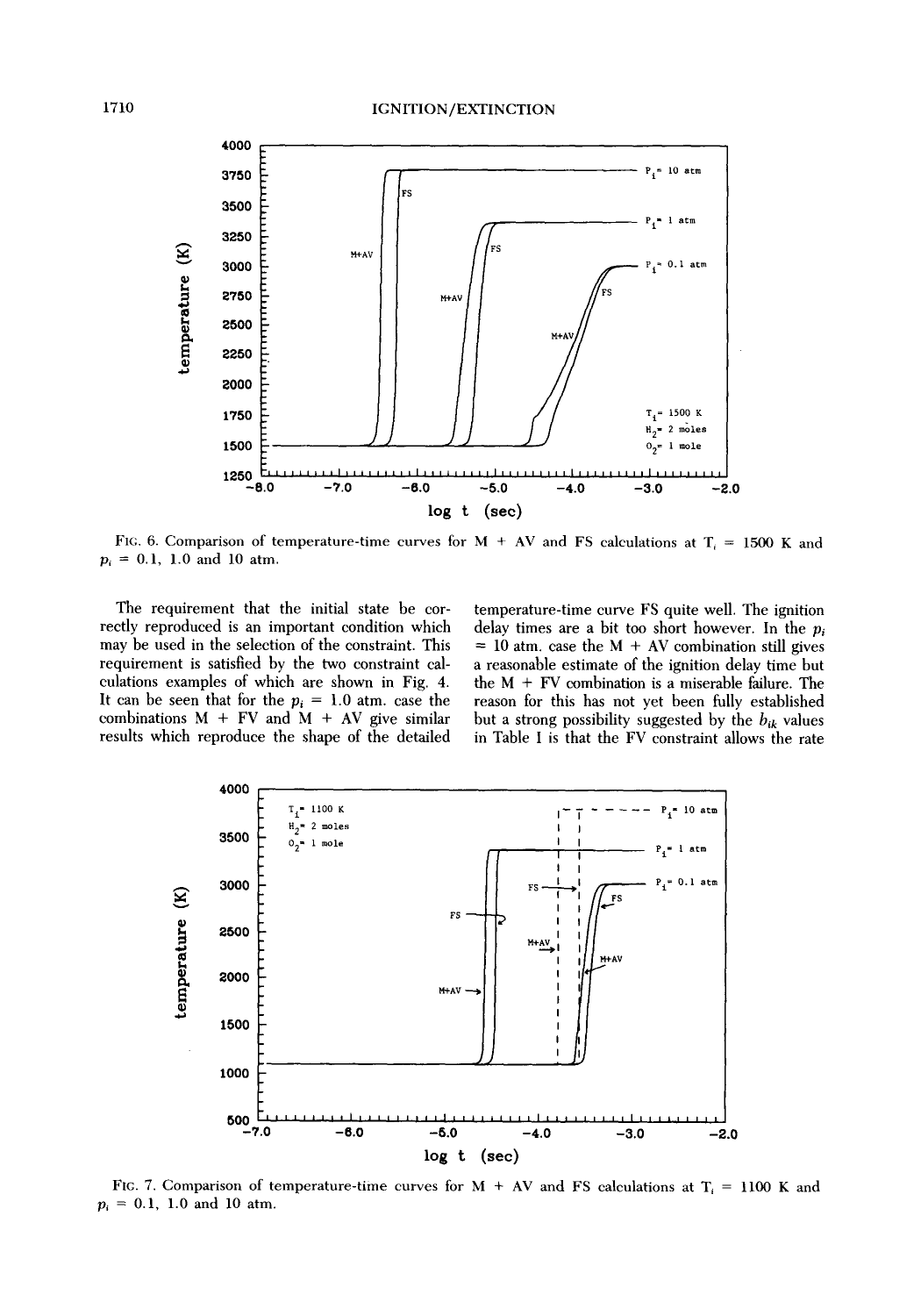

FIG. 8. Comparison of temperature-time curves for M + AV and FS calculations at T<sub>i</sub> = 900 K and  $p_i$  $= 0.1, 1.0$  and 10 atm.

limiting reaction 13 to come to equilibrium whereas the AV constraint does not.

It is anticipated that the addition of a third con-



FIC. 9. Comparison of binary-scaled ignition-delay times as a function of pressure for  $T_i = 900$ , 1100 and 1500 K. Points show  $M + AV$  results, curves show FS results. Curve labeled  $2k_7^+ = k_1^-[M]$ divides high and low pressure regimes. Agreement is within 40%.

straint to the  $M + AV$  combination would improve the agreement still further but calculations for three constraints have been deferred pending improvements in the integration routines.

Additional results for the  $M + AV$  combination are presented in Figs. 5-9. Fig. 5 shows the temperature as a function of the product of the time and the initial pressure for an initial temperature of 1500 K and initial pressures of 0.01, 0.1, 1.0 and 10 atm. It can be seen that the overall agreement with the detail calculation is reasonably good. The initial temperature rise from 1500 to 1710 K is controlled by the AV constraint and obeys binarv scaling. The later temperature rise is controlled by the M constraint and shows the expected additional pressure dependence. The results indicate that to improve the agreement an additional constraint is needed in the ignition delay interval and it is probable that this involves reaction 12 in Table I.

Figs. 6-8 show temperature time plots for initial temperatures of 1500, 1100 and 900 K and initial pressures of 0.1, 1.0 and 10 atm. Again the overall agreement between the  $M + AV$  results and the FS results is reasonably good. The major discrepancy in all cases is a slight shift in the ignition delay time. A premature temperature rise is also evident in the low temperature high pressure  $M +$ AV curves. Both these discrepancies confirm the observation made in connection with Fig. 5 that one or more additional constraints are needed in the ignition delay interval.

A summary of the results is shown in Fig. 9 where the product of the ignition delay times  $\tau$  and the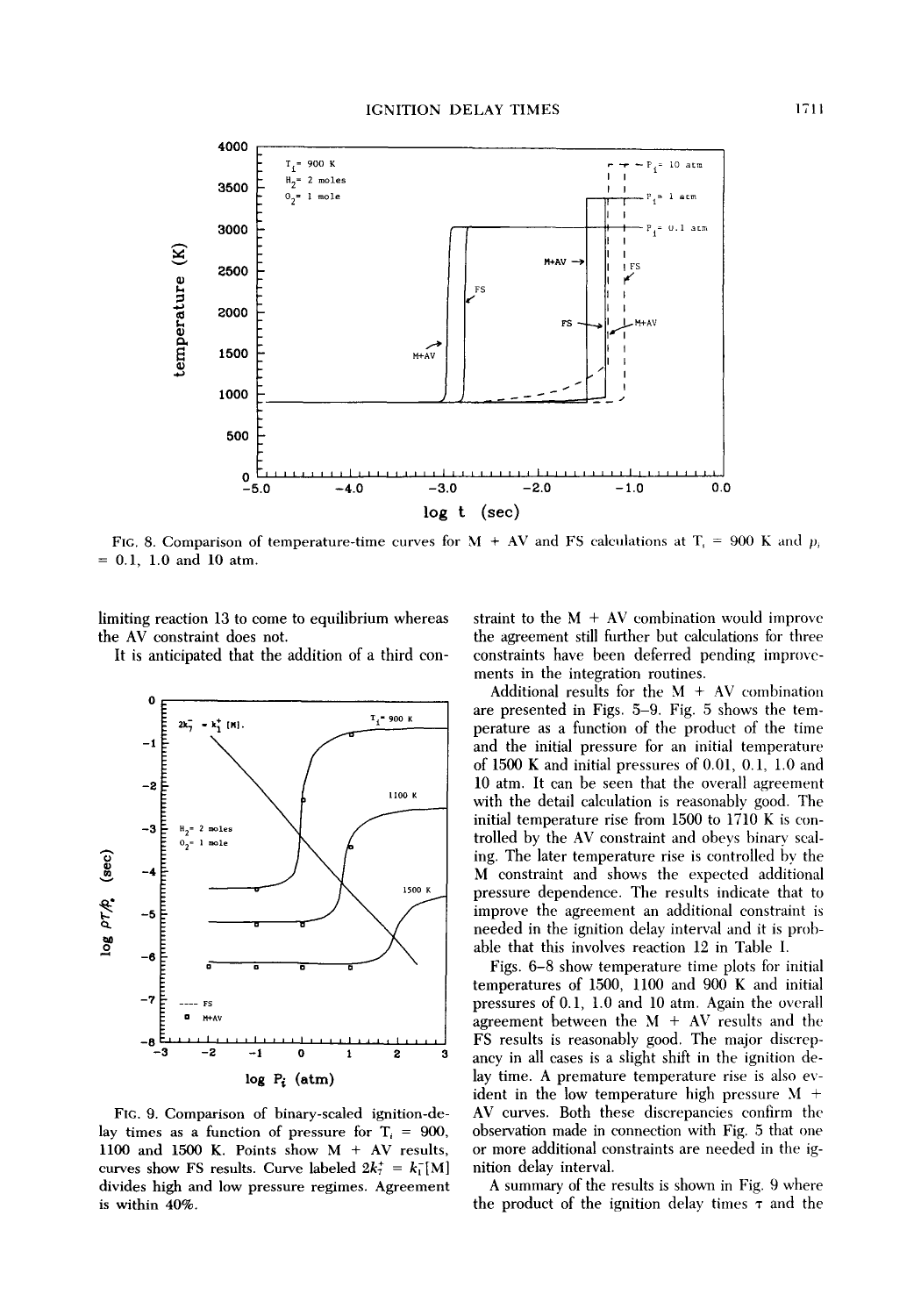density ratio  $p/\rho_o$  has been plotted on a log-log scale. The points are the results of the two constraints M + AV calculations and the curves are the result of integrating the full set of nine equations for the detailed model. Also shown is the dividing line between low and high pressure regimes given by the condition  $2k_7 = k_1^+$  [M]. It can be seen that in all cases the agreement between the RCCE and detailed calculations is within 40%.

## Discussion and Conclusions

Considering the range of condition spanned and the simplicity of the H-O kinetics, the overall agreement between the temperature profiles and ignition delay times obtained from the two constraint RCCE calculations and the detailed nine equation calculations is remarkably good. Although the results clearly indicate that two constraints are insufficient to give a very precise representation of the temperature time histories it may be noted that the discrepancies are comparable to those associated with present uncertainties in the rate constants for this system. Thus from a practical point of view a two constraint calculation might well be adequate for many purposes if it were more efficient. As previously pointed out the algorithm used in the present investigation is not efficient but it is anticipated that this situation can be improved through the use of improved equilibriums routines such as STANJAN and differential algebraic-equation solvers such as DASSL. It may be noted in this regard that if the evolution equations for a constrained-equilibrium system are written in terms of the generalized potentials (Lagrange multipliers) conjugate to the constraints the total number of algebraic plus differential equations required is just equal to the total number of fixed plus time dependent constraints employed.

With respect to potential applications to the more complex systems such as the C-H-O system for which the RCCE method was developed, the results are very encouraging. For such systems the ratio of the number of possible species to the number of constraints necessary to provide an acceptable description of their evolution is expected to increase very rapidly with the size of the system. Moreover the number of parallel reactions tending to drive the system toward a constrained-equilibrium state is also expected to increase rapidly with the size of the system. This should improve the accuracy of the constrained-equilibrium assumption and it is not unreasonable to anticipate that systems involving upwards of hundreds of species could be adequately described with less than ten appropriately chosen constraints.

Further investigation are clearly needed to determine the best methods for the apriori selection of constraint but the results of the present investigation are very encouraging in this regard also.

#### *Acknowledgment*

This work was supported in part by a grant from the IBM Corporation.

## **REFERENCE**

- 1. KECK, J. C. AND GILLESPIE, D.: Comb. Flame, 17, 237 (1971).
- 2. GALANT, S. AND APPLETON, J. P.: M.I.T. Fluid Mech. Lab. Publ. 73-6, Cambridge, 1973.
- 3. BULEWlCZ, E. M., JAMES, C. G. AND SUGDEN, T. M. : Proc. Roy. Soc. Lond. A 250, 89 (1956).
- 4. PADLEY, P. J. AND SUGDEN, T. M.: Seventh Symposium (International) on Combustion, p. 235, Combustion Institute, 1959.
- 5. KaSKAN, W. E.: Comb. Flame, 3, 710 (1960).
- 6. SCHOTr, G. L.: J. Chem. Phys., 32, 710 (1960).
- 7. LEZBERG, E. A., AND FRANCISCUS, L. C.: AIAA J., 1, 2077 (1963).
- 8. DIXON-LEwiS, G., GOLDSWORTHY, F. A., AND GREENBERG, J. B.: Proc. Roy. Soc. Lond. A. 346, 261 (1975).
- 9. KECK, J. C.: "The Maximum Entropy Formalism," LEVINE, R. D. AND TRIBUS, M., Eds., M.I.T. Press (1979).
- 10. TAKEDA, M., KOSHI, M. AND MATSU1, H. Prog. in Aeronautics and Astronautics 106, 446 (1986).
- 11. HINDMARSH, A. C. AND BYRNE, G. D.: "EPI-SODE'" Report No. UCID-30112, Rev. 1, Lawrence Livermore Laboratory, California (1977).
- 12. Law, R., METGHALCHI, M. AND KECK, J. C.: "A Program for Calculating Constrained Equilibrium Gas Composition," SIAM Conference on Numerical Combustion, San Francisco, March 1987.
- 13. REYNOLDS, W. C.: ME270, HO#7, Mech. Eng. Dept., Stanford University, January 1986.
- 14. PETZOLD, L. : SIAM J. Sci. Stat. Comput. 3, 367 (1982).
- 15. JANAF Thermochemical Tables, Second Edition, NSRDS-NBS 37, U.S. Government Printing Office, Washington, D.C. (1971).
- 16. PITZ, W. J. AND WESTBROOK, C. K.: Comb. Flame, 63, 113 (1984).
- 17. DIXON-LEWIS, G.: "Comprehensive Chemical Kinetics," Vol. 17, C. H. BAMFORD AND C. F. H. TIPPER Eds., Elsevier, Amsterdam (1977).